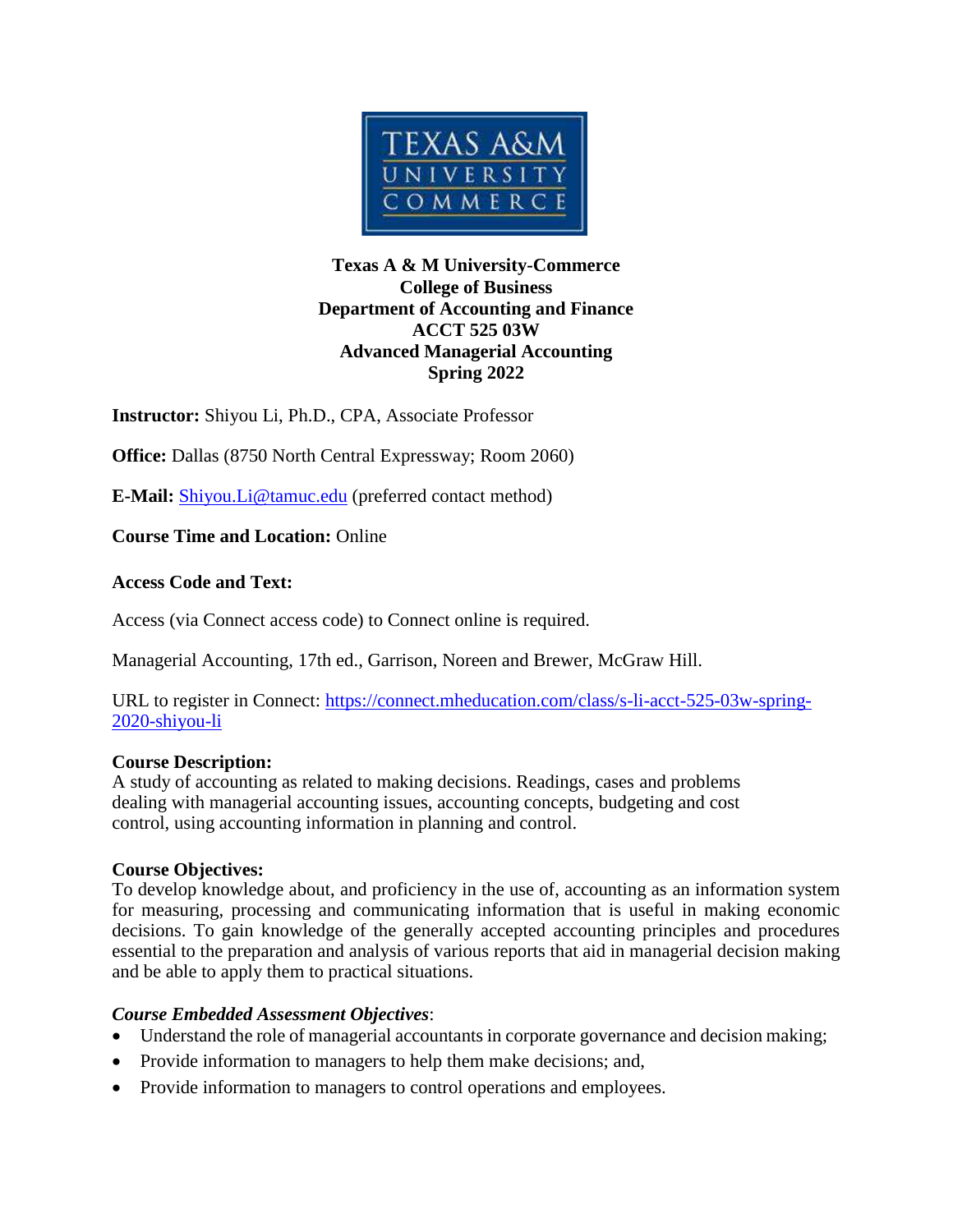**Homework** You are responsible for completing the assigned homework for each chapter for your own learning**. Do not submit them.**

**Exams:** There will be 3 MCQ exams and one written project. You have one attempt at each MCQ exam. Exams will be based on the chapter content and assigned homework.

**Class Policies:** Online class participation/attendance is required by the university. Cheating will not be tolerated. Anyone caught cheating will receive zero on that exam and will be subject to academic sanction. Cell phones cannot be used in class.

### **Academic Honesty Policy:**

All students must follow and conform to the University policy on Academic Honesty. A copy of this will be sent to you and you must sign and return it to the course site in D2L.

#### **Grading:**

There are three scheduled exams and a written project for this course. The project is posted in D2L.

There will be no make-up exams unless I am notified before the exam with an acceptable excuse. The basis for determining your grade is as follows:

| 3 exams @ 100 points each | 300 |
|---------------------------|-----|
| 1 Project                 | 100 |
| Total points available    | 400 |

You will receive an A if you earn a 90% average, a B if you earn an 80% average, a C if you earn a 70% average, and a D if you earn a 60% average, F below 60%.

#### **University Policies and Procedures:**

A&M-Commerce will comply in the classroom, and in online courses, with all federal and state laws prohibiting discrimination and related retaliation on the basis of race, color, religion, sex, national origin, disability, age, genetic information or veteran status. Further, an environment free from discrimination on the basis of sexual orientation, gender identity, or gender expression will be maintained.

**Disability** – The Americans with Disabilities Act (ADA) is a federal anti-discrimination statute that provides comprehensive civil rights protection for persons with disabilities. Among other things, this legislation requires that all students with disabilities be guaranteed a learning environment that provides for reasonable accommodation of their disabilities. If you have a disability requiring an accommodation, please contact Office of Student Disability Resources  $\&$ Services, Gee Library, Room 132, Phone (903) 886-5835 or 5150, Fax (903) 468-8148 or StudentDisabilityServices@tamu-commerce.edu.

**Student Conduct** – "All students enrolled at the University shall follow the tenets of common decency and acceptable behavior conducive to a positive learning environment." (See Student's Guide Handbook, Policies and Procedures, Conduct)

**Dropping or Withdrawal from the course** – University policy will be followed in regards to all withdrawals during the semester. It is the student's responsibility to conform with university rules relating to dropping or withdrawing from the course.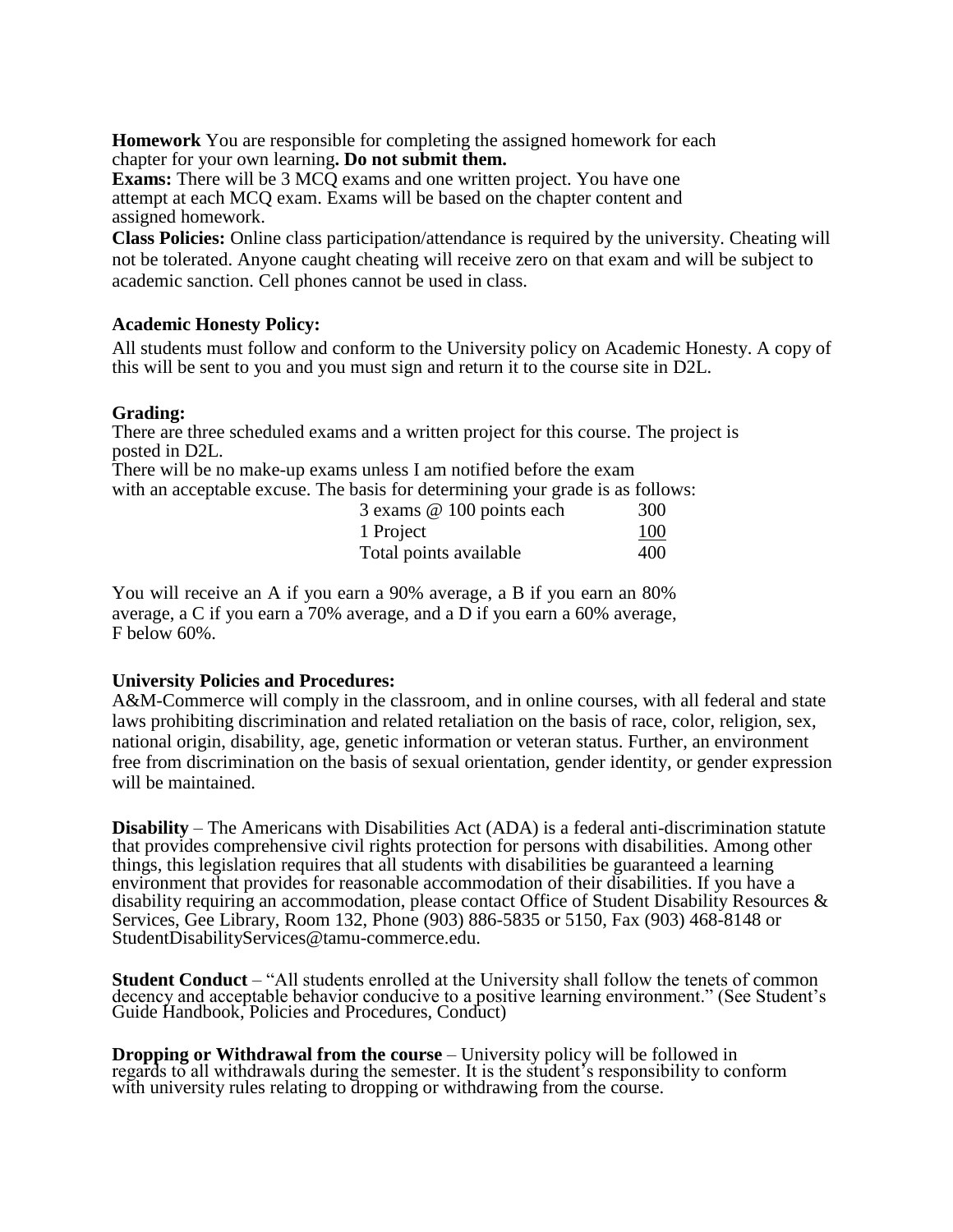**Course Issues:** Any student concerns relating to scores and grades **MUST** first be sent to the instructor, and a reasonable time – one week – be allowed for a response. If after receiving a response, the student is not satisfied, then, and only then, should the student address the issue with the Department Head. The same procedure should apply up the chain of responsibility.

#### **NOTE: THIS SYLLABUS IS SUBJECT TO CHANGE AS NEEDED TO MEET THE OBJECTIVES OF THE COURSE OR TO AID IN COURSE ADMINISTRATION AT THE DISCRETION OF THE INSTRUCTOR. IT IS NOT ANTICIPATED THAT THERE WILL BE ANY SUBSTANTITIVE CHANGES.**

| <b>Weeks</b>   | <b>Chapters/Activities</b>                                        |
|----------------|-------------------------------------------------------------------|
|                | Chapters 1: Introduction to Cost/Managerial/ Chapter 2: Job Order |
| <b>Mar. 21</b> | Costing – Unit Product Cost                                       |
|                | Chapter 3: Job-Order Costing – Cost Flow/ Chapter 4: Process      |
| Mar. 28        | Costing                                                           |
| Apr. 4         | <b>Chapter 5: CVP Analysis</b>                                    |
|                | Exam 1 on chapters 1 to 5                                         |
|                | Chapter 6: Variable Costing & Segment Reporting/Chapter 7:        |
| Apr. 11        | <b>Activity-Based Costing</b>                                     |
| Apr. 18        | <b>Chapter 10: Standard Costs</b>                                 |
|                | Exam 2 on chapters 6, 7 and 10                                    |
|                | Chapter 11: Responsibility Accounting Systems/ Chapter 13:        |
| Arp. 25        | Differential Analysis                                             |
| May 2          | Chapter 14: Capital Budgeting/Project due                         |
| May 9          | Exam 3 on chapters 11, 13 and 14                                  |

### **Schedule of Activities**

| Criteria (Course                                                                                                                     | 1 Fails to Meet                                         | 2 Meets Minimum                                   | <b>3 Exceeds</b>                                |
|--------------------------------------------------------------------------------------------------------------------------------------|---------------------------------------------------------|---------------------------------------------------|-------------------------------------------------|
| Objectives)                                                                                                                          | <b>Standards</b>                                        | <b>Standards</b>                                  | <b>Standards</b>                                |
| Identify,<br>describe, and<br>apply<br>fundamental<br>concepts and<br>assumptions that<br>are related to<br>management<br>accounting | Student fails to<br>identify concepts<br>or assumptions | Student identifies<br>concepts and<br>assumptions | Student applies<br>concepts to<br>complex facts |
| Use managerial                                                                                                                       | Student fails to                                        | Student recognizes                                | Student applies                                 |
| accounting                                                                                                                           | identify decision                                       | decision and                                      | methods to                                      |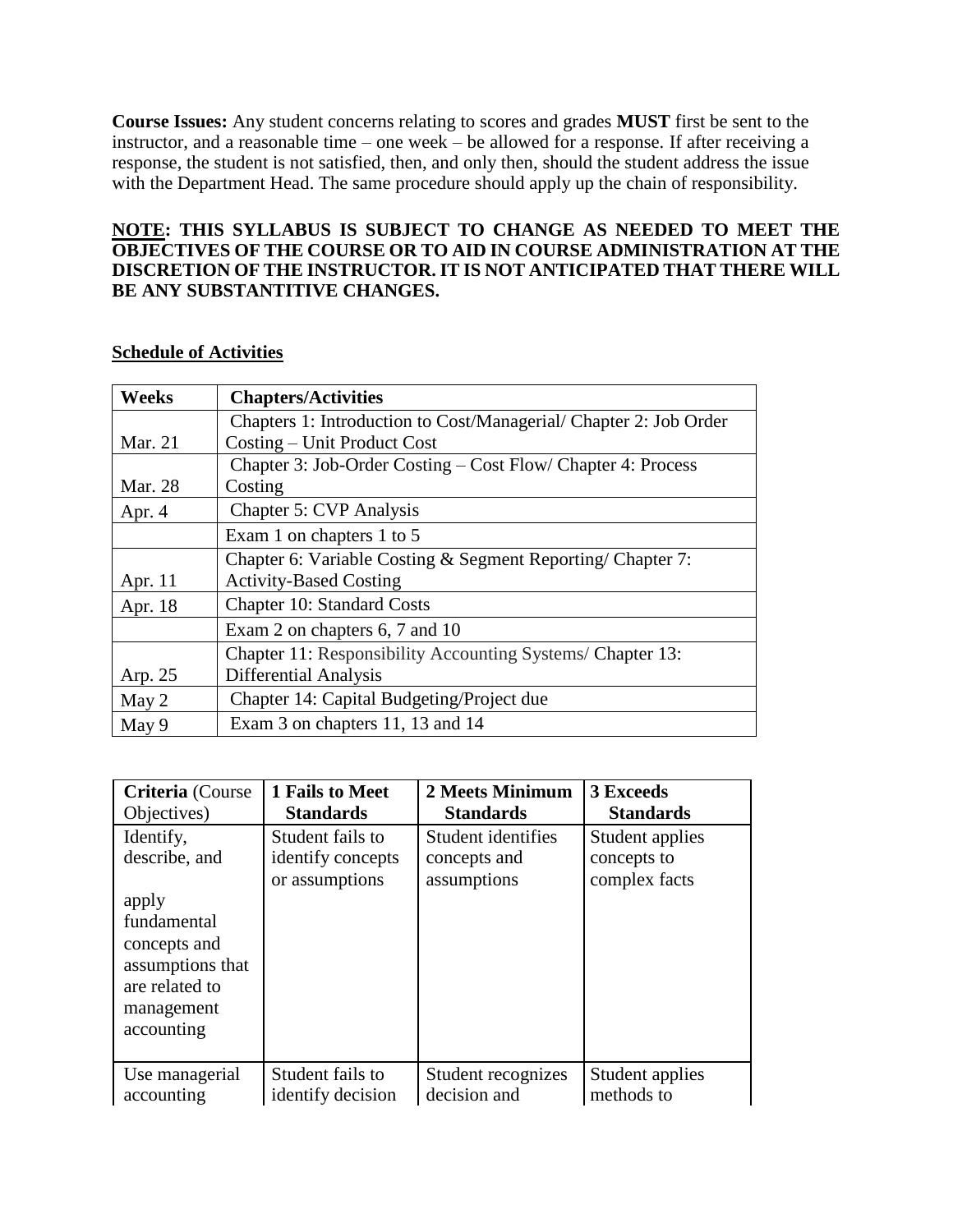| methods to help<br>managers make<br>decisions | or need to plan                             | method                                                  | complex facts                                  |
|-----------------------------------------------|---------------------------------------------|---------------------------------------------------------|------------------------------------------------|
| Use managerial<br>accounting                  | Student fails to<br>recognize<br>methods to | Student recognizes<br>methods to monitor<br>and control | Student applies<br>methods to<br>complex facts |
| methods to help                               |                                             |                                                         |                                                |
|                                               | monitor and                                 |                                                         |                                                |
| managers control                              |                                             |                                                         |                                                |
|                                               | control                                     |                                                         |                                                |
| and monitor                                   |                                             |                                                         |                                                |
| operations                                    |                                             |                                                         |                                                |

# **Project Paper**

You are required to write a paper on an assigned subject that will be covered in this class. You will need to research for more information than what is included in your assigned textbook. You are required to use APA style for the paper. A rubric follows that details how the instructor will grade the project. There are a possible 100 points for the project. Three pages maximum.

|                  | 1 Fails to Meet  | 2 Meets Minimum  | 3 Exceeds        |
|------------------|------------------|------------------|------------------|
|                  | <b>Standards</b> | <b>Standards</b> | <b>Standards</b> |
| The focus was    |                  |                  |                  |
| clear            |                  |                  |                  |
| Organization is  |                  |                  |                  |
| easy to follow   |                  |                  |                  |
| Sentence form    |                  |                  |                  |
| is appropriate   |                  |                  |                  |
| Punctuation,     |                  |                  |                  |
| grammar,         |                  |                  |                  |
| spelling, are    |                  |                  |                  |
| correct          |                  |                  |                  |
| Information      |                  |                  |                  |
| given is correct |                  |                  |                  |
| and well         |                  |                  |                  |
| documented       |                  |                  |                  |
| Citations used   |                  |                  |                  |
| to support       |                  |                  |                  |
| evidence         |                  |                  |                  |
| APA style        |                  |                  |                  |
| Analysis and     |                  |                  |                  |
| interpretation   |                  |                  |                  |
| <b>Strong</b>    |                  |                  |                  |
| understanding    |                  |                  |                  |
| of the principle |                  |                  |                  |
| Received on      |                  |                  |                  |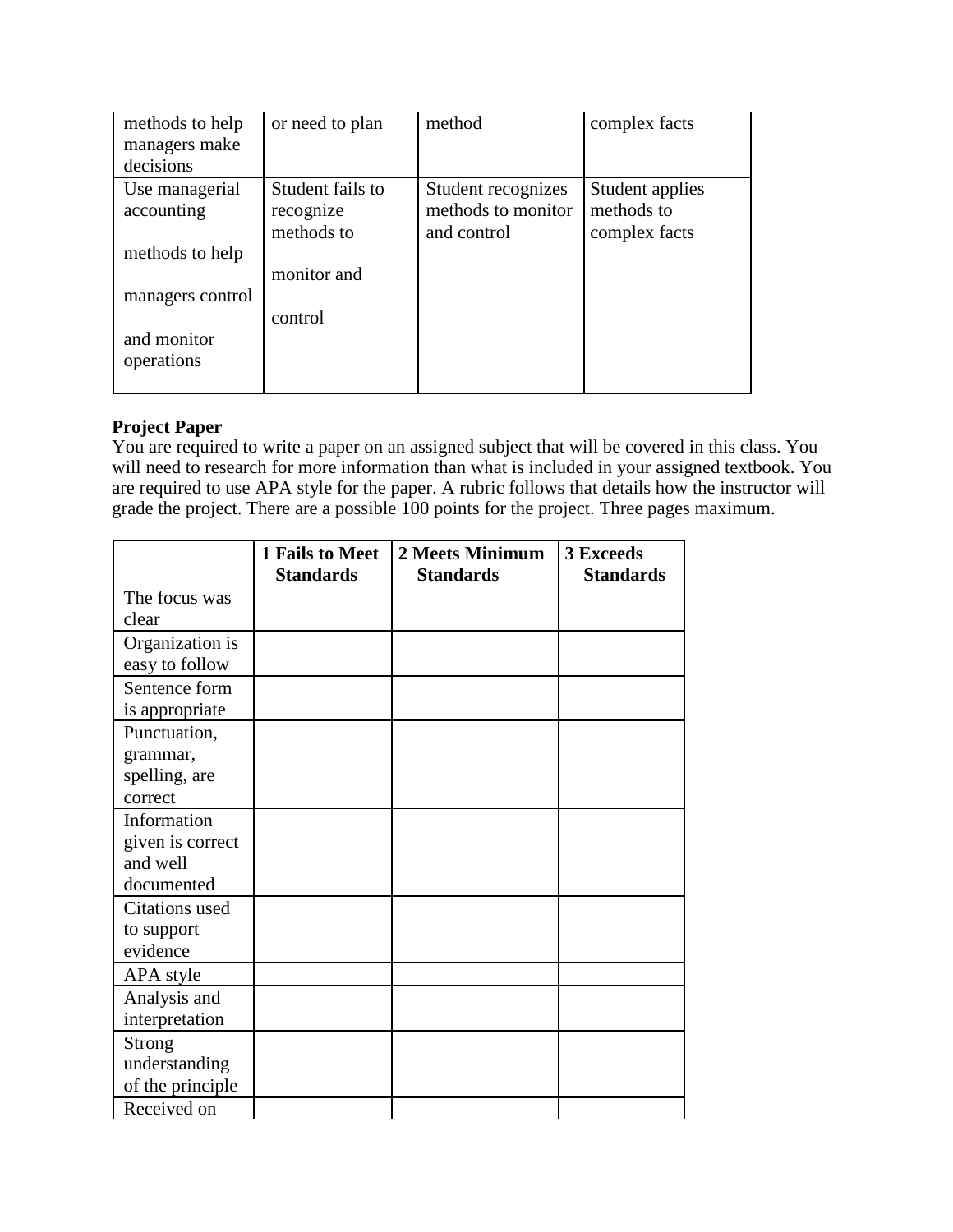| due date in a   |  |  |
|-----------------|--|--|
| professional    |  |  |
| format (such as |  |  |
| use of          |  |  |
| MSWord)         |  |  |

Grading Scale: Each competency is worth 10 points. The grading scale: Excellent – 10 points Competent- 8-9 points Satisfactory - 7 points Inadequate - Below 7 points

#### **Quizzes and Exams:**

All quizzes and exams will be graded according to the following rubric.

|                                             | 1 Fails to Meet<br><b>Standards</b> | 2 Meets Minimum<br><b>Standards</b> | <b>3 Exceeds</b><br><b>Standards</b> |
|---------------------------------------------|-------------------------------------|-------------------------------------|--------------------------------------|
| Adequately<br>Prepared                      |                                     |                                     |                                      |
| Support method<br>of achieving<br>solution  |                                     |                                     |                                      |
| Demonstrate<br>understanding<br>of concepts |                                     |                                     |                                      |
| Effective<br>analysis                       |                                     |                                     |                                      |

Grade Scale: Excellent – 90% of available points Competent – 80% of available points Satisfactory -70% of available points Unsatisfactory  $-69\%$  and below of available points

#### **Non-discrimination Notice**

Texas A&M University-Commerce will comply in the classroom, and in online courses, with all federal and state laws prohibiting discrimination and related retaliation on the basis of race, color, religion, sex, national origin, disability, age, genetic information or veteran status. Further, an environment free from discrimination on the basis of sexual orientation, gender identity, or gender expression will be maintained.

#### **CPA Exam Candidates - State of Texas**

Candidates who desire to sit for the CPA in Texas must meet the following educational criteria: